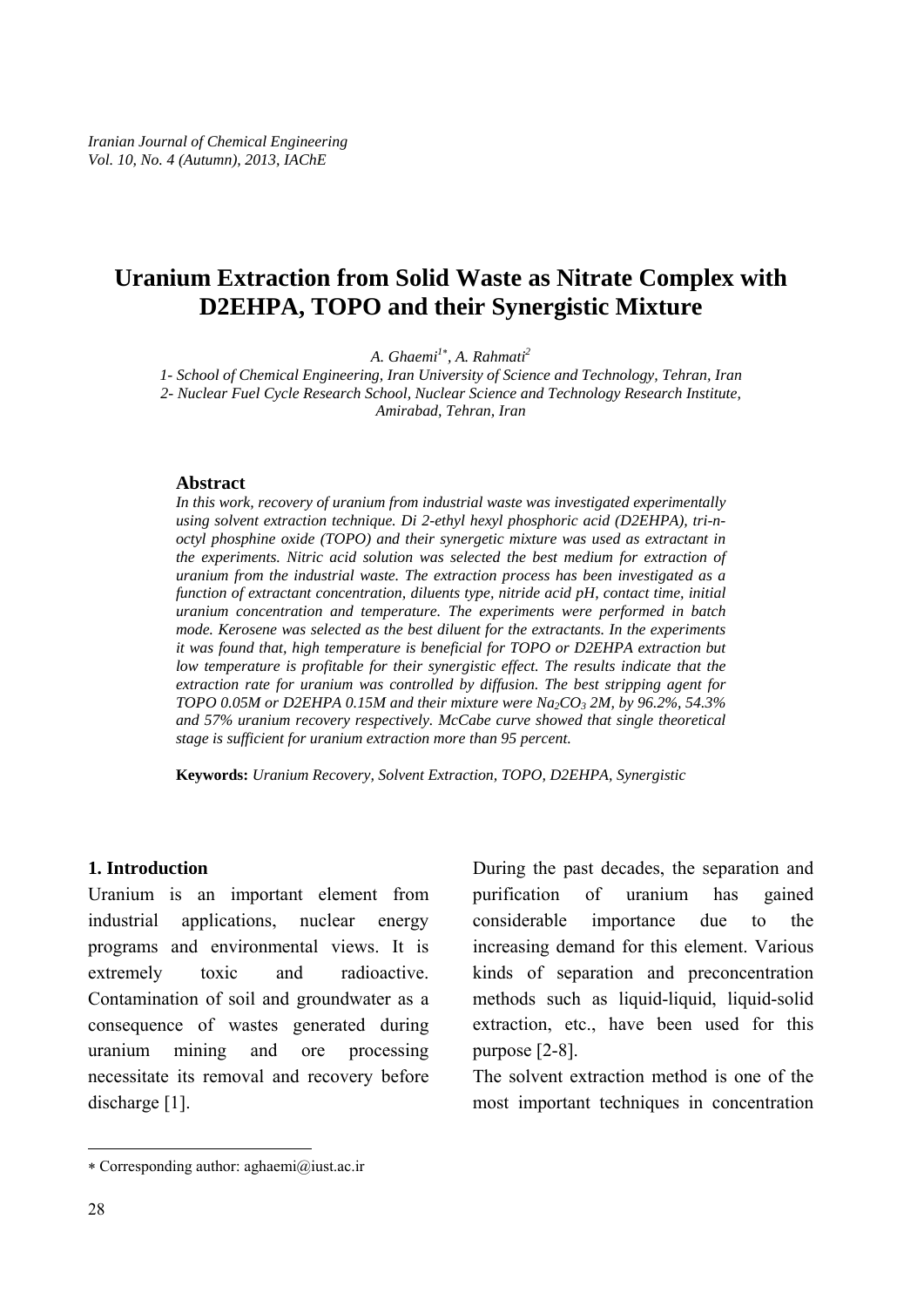and purification of solutions containing uranium (VI) that are vital elements for nuclear energy programs. Phosphoruscontaining compounds have been synthesized and used as extractants for recovery and separation purposes in nuclear energy industry for several decades. Extractants such as di (2-ethyl hexyl) phosphoric acid (D2EHPA), tri n-butyl phosphate (TBP) and tri-n-octyl phosphine oxide (TOPO) have frequently been used in solvent extraction studies of uranium [9-14].

It was reported that U (VI) was extracted by acidic extractants in a dimeric form of  $UO<sub>2</sub>(HA)<sub>2</sub>A<sub>2</sub>$  where a represents the alkyl  $(-OC8H_{17})$  and phosphoryl groups  $(P=O)$  of a typical organophosphorus acidic extractant and HA is the organophosphorus acidic extractant itself. Furthermore, whether the metal-extractant complex formed will be a monomer or polymer depends on metal loading level of the extractant. The following reactions were suggested in case of low and high level metal loading conditions [15-17]:

For high level metal loading (monomer formation):

$$
M^{n+} + n HA \overrightarrow{A} M A_n + n H^+ \tag{1}
$$

For low level metal loading (dimer formation):

$$
M^{n+} + n \left( H A \right)_{2(\text{org})} \Longleftrightarrow M \left( A. H A \right)_{n(\text{org})} + n H^+ \tag{2}
$$

The efficiency of the extraction system was measured in terms of distribution ratios (D), and efficiency (E). The efficiency of extraction depends on the coefficient of distribution (D) of uranium between the phases. The latter is defined as the ratio of concentration of metallic species in the organic phase to that in the aqueous phase at equilibrium. An extractant which has a high distribution coefficient is, therefore, more efficient for extracting a given metallic species. The distribution coefficient for uranium between the aqueous and organic was calculated as equation 3, where,  $A_0$  and  $A_w$  are the activities in the organic and aquatic solutions;  $V_0$  and  $V_w$  are the volumes of the organic and aquatic solutions and the extraction efficiency can be expressed as equation 4.

$$
D = \frac{A_o \times V_w}{A_w \times V_o}
$$
 (3)

$$
E = \frac{u^2}{u^2 + u^2} \cdot E = \frac{u^2}{u^2 + u^2} \cdot E = \frac{C_{i,0} - C_A}{C_{i,0}}
$$
\n
$$
= \frac{C_{i,0} - C_A}{C_{i,0}} \tag{4}
$$

TOPO is a neutral donor and is synthesized by substituting 3 hydroxyls in the chemical structure of orthophosphoric acid by 3 organic radicals (Fig. 1). Uranium is extracted by TOPO through the coordination with the oxygen of the phosphoryl group (P=O) in the structure. The extraction of uranium by TOPO can be represented as equation 6 and HR represents TOPO. K and D are the stoichiometric equilibrium constant and distribution coefficient of uranium [18].

$$
UO_{2}(NO_{3})_{2aq} + 2HR_{org} \iff UO_{2}(NO_{3})_{2}.2HR_{org} \tag{5}
$$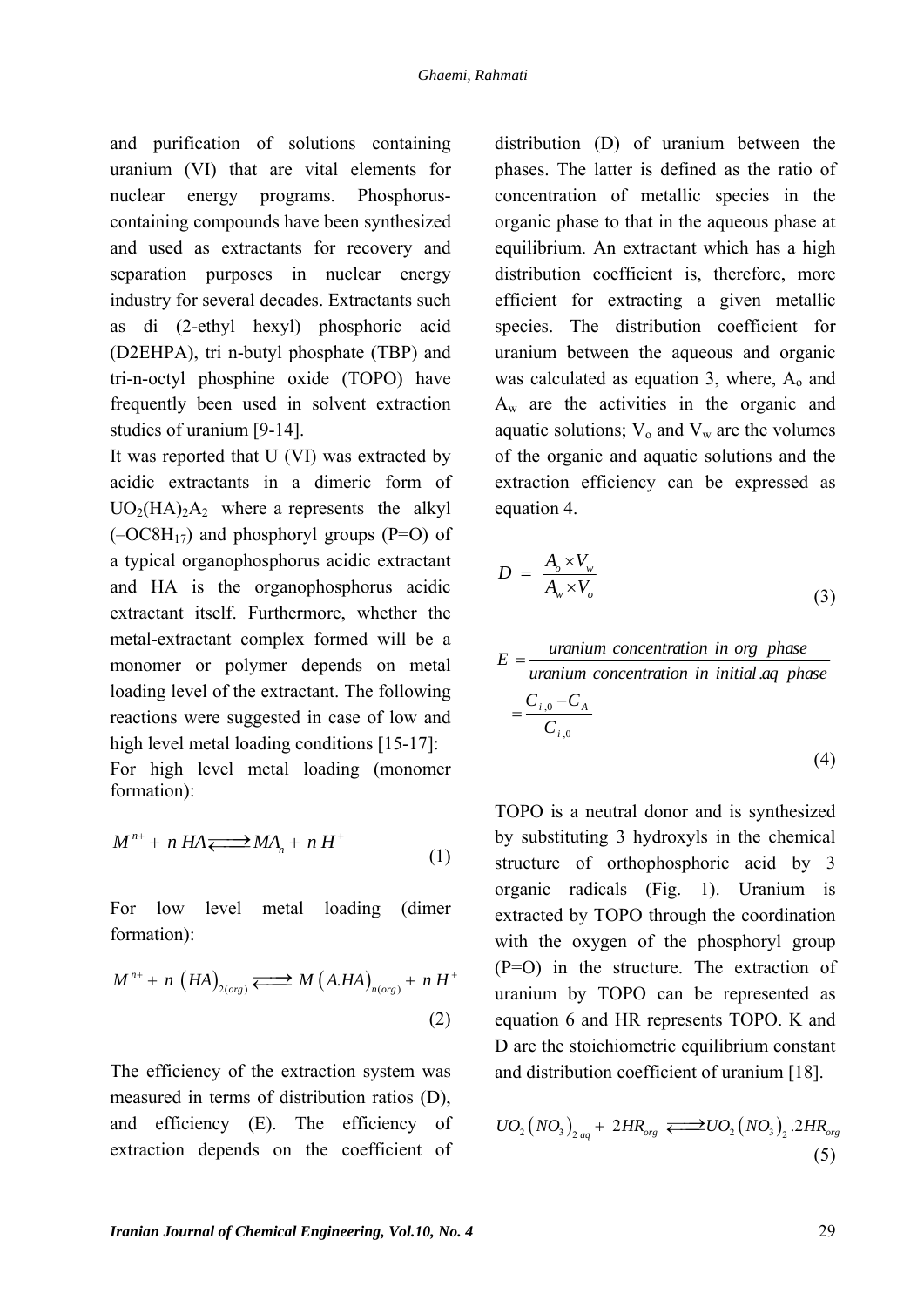$$
K = \frac{[UO_{2}(NO_{3})_{2}.2HR]_{org}}{[UO_{2}(NO_{3})_{2}]_{aq}[HR]^{2}}
$$
(6)

$$
D = \frac{[UO_2(NO_3)]_2.2HR]}{[UO_2(NO_3)]_2}_{aq}
$$
 (7)

Nitric acid is introduced as the best and most suitable solvent for solid waste characterization presented in this work. After dissolving the solid waste in nitric acid, various extractant for uranium extraction from the waste is used, the D2EHPA and TOPO are two of them. Furthermore, for a better comparison of different extractants, nitric acid was selected for the dissolution of solid waste for all the extractants. Uranium was extracted from the industrial waste using D2EHPA and TOPO. In the batch experiments, the optimum values of extraction parameters were obtained. Also, the best agent for stripping process was determined based on total recovery and distribution ratio.

## **2. Materials and methods**

## **2-1. Chemical and reagents**

TOPO and D2EHPA used in the experiments were obtained from Merck. Kerosene (non-aromatic) was used as diluent without further purification. All other reagents used in the present studies were also obtained from Merck with analytical grade and their respective solutions were prepared with distilled water. The chemical structures of D2EHPA and TOPO are given as follows:



**Figure 1.** Chemical structure of D2EHPA and TOPO.

## **2-2. Characteristics of waste**

Specific industrial processes and their waste characteristics are known for proper management and control of the wastes produced from these industries. During reaction of the uranium tetrafluoride conversion to the uranium hexafluoride that takes place with fluorine gas in a fluidized bed reactor operating in industrial conditions, some solid waste is produced. Waste characterization study is important and necessary for recovery of it. First, all of the waste was ground and then analyzed with Xray fluorescence technology (XRF). It was observed that the green solid waste studied here was mostly Fe, Ni and U (71.21% by weight). The waste analysis is given in Table 1.

## **2-3. Procedure and apparatus**

The aqueous solutions of uranium were prepared by dissolving the necessary amount of solid waste (from UCF plant in Iran) with the appropriate amount of concentrated nitric acid. Fig. 2 illustrates the uranium concentration produced by solving ditinct mass of powder in  $3M HNO<sub>3</sub>$ .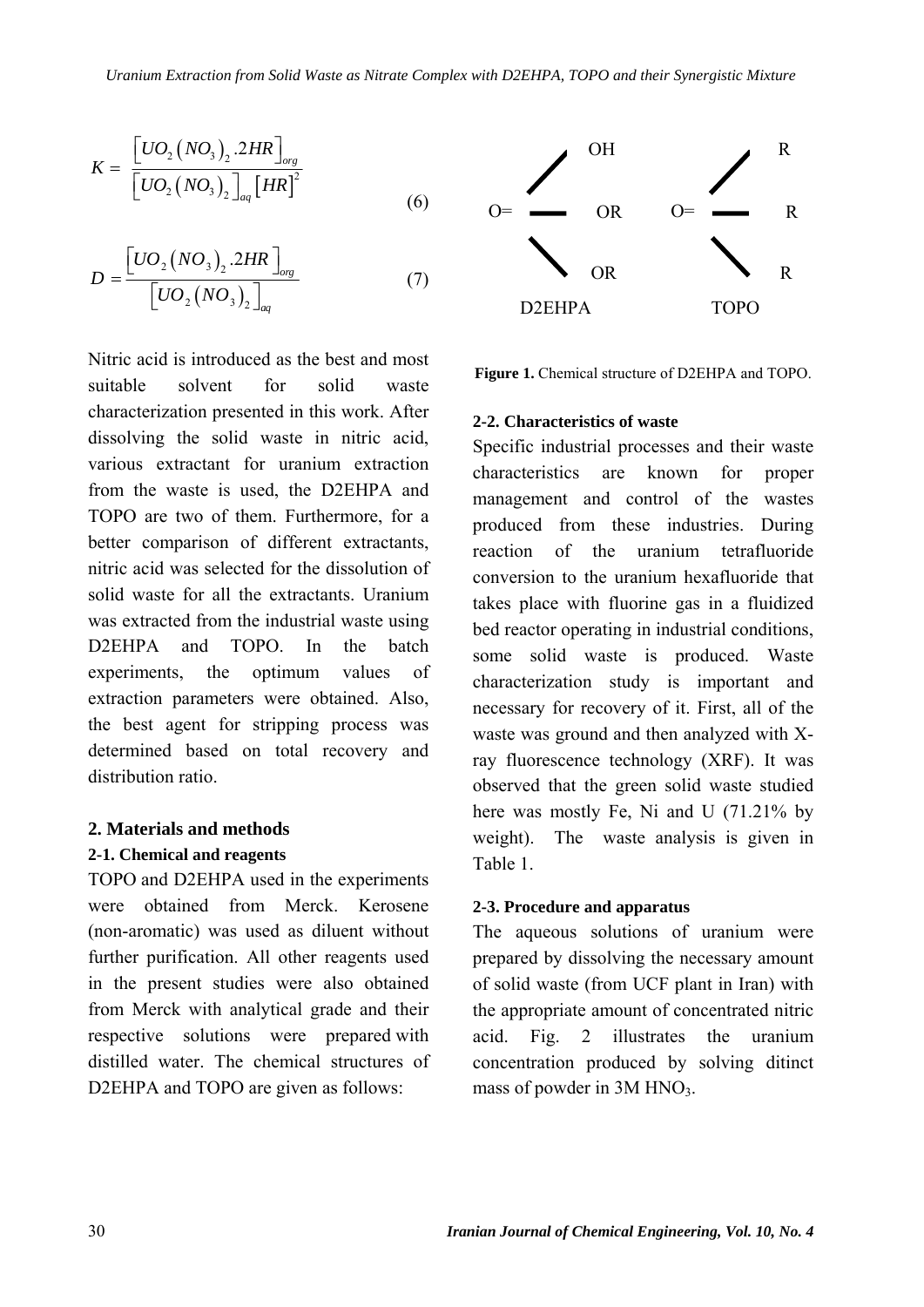| <b>Element</b> | <b>Weight Percentage %</b> | <b>Element</b> | <b>Weight Percentage %</b> |
|----------------|----------------------------|----------------|----------------------------|
| Fe             | 28.64                      | Si             | 0.74                       |
| Ni             | 25.00                      | Zn             | 0.53                       |
| U              | 17.57                      | S              | 0.51                       |
| Cu             | 9.08                       | Zr             | 0.39                       |
| K              | 2.94                       | Bi             | 0.36                       |
| AI             | 2.58                       | Ta             | 0.30                       |
| Nb             | 1.75                       | Ba             | 0.27                       |
| Ca             | 1.56                       | Ti             | 0.26                       |
| Cr             | 1.56                       | Rb             | 0.21                       |
| W              | 1.44                       | Ga             | 0.13                       |
| Hf             | 1.20                       | Hg             | 0.12                       |
| Mn             | 0.75                       | Cl             | $600$ ppm                  |

**Table 1.** Chemical composition of reactor waste.



Figure 2. The uranium concentration against mass of powder were dissolved in HNO<sub>3</sub> 3 M.

Shaker was used to study the different parameters affecting the extraction efficiency of uranium by TOPO or D2EHPA or their synergetic in kerosene. Nitrate solutions containing various amounts of uranyl nitrate and nitric acid are mixed well with extractant

diluted with kerosene. The time for mixing and separation is suitable for any test. The phase volume ratio was maintained at 2:1(org to aq). Extractions were performed at room temperature  $(25 \pm 2^{\circ}C)$ .

After extraction, equilibrium was achieved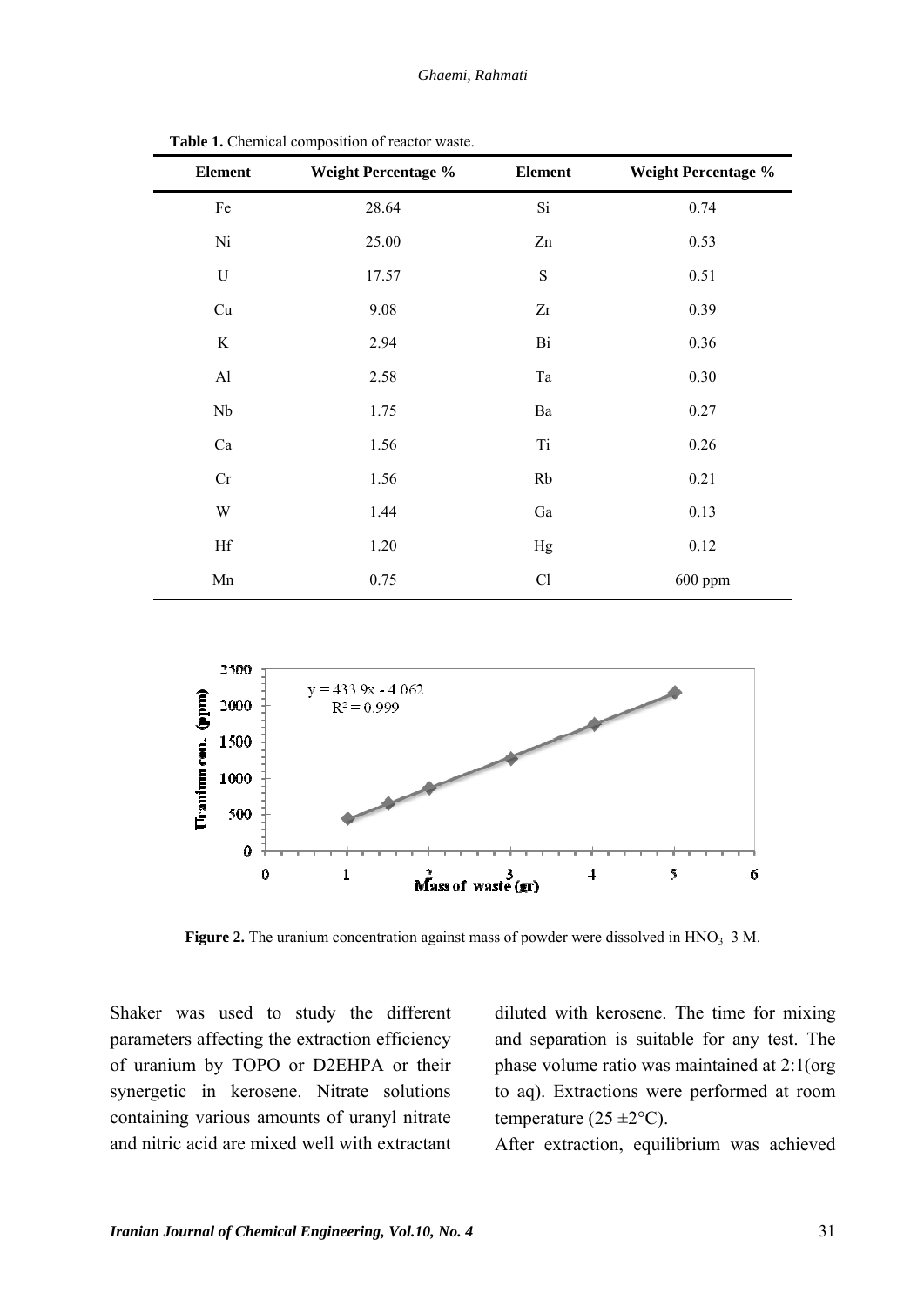between the phases. The phases were allowed to settle and the organic phase containing U(IV) was stripped with some agents. After phase disengagement, a portion from the aqueous phase was taken before and after equilibrium for determination of uranium concentrations. The analysis of uranium in the samples was carried out by an inductively coupled plasma emission spectrophotometer (ICP–AES) Perkin-Elmer.7300 DV Model. The concentrations of U(IV) in the organic phase were evaluated from the difference between the concentration in the aqueous phase before and after extraction.

# **3. Results and discussion**

# **3-1. Effect of various diluents on extraction of uranium**

Selection of a suitable diluent for solvent extraction is important in the process technology. Diluent selection depends on physical properties such as flash point, viscosity, density, boiling range, evaporation rate and solubility; on chemical properties such as influence on the distribution ratio, selectivity, reaction with the extractant; hydrodynamic factors such as third phase formation, crud formation, entrainment loss; and safety factors such as the flammability hazard, toxicity rating and effluent control limits; besides the economic factors. The nature of diluent has a significant effect on the kinetics of process, including extraction and phase separation.

The suitability of several diluents such as Dodecan, Decanol, Cyclohexanol and kerosene was studied for the proposed method. The data obtained are given in Table 2. It was found that the extraction was

quantitative with kerosene and some with Dodecan. In the other diluents the extraction was incomplete [19-20]. Kerosene was used for further extraction studies as it gave better and quick phase separation. Kerosene as obtained from the petroleum distillation contains a mixture of paraffinic aromatic and naphthenic hydrocarbons. Stability of the diluent to chemical attack depends on the presence of double bonds which are the sites for oxidation reaction and irreversible extraction of metals [20].

**Table 2.** Effect of different diluents on extraction of uranium  $(0.47 \text{ g/L})$ .

| <b>Diluents</b> |             | E(%)   | I)   |        |  |
|-----------------|-------------|--------|------|--------|--|
|                 | <b>TOPO</b> | D2EHPA | TOPO | D2EHPA |  |
| Kerosene        | 86 48       | 79.42  | 3.20 | 1.93   |  |
| Dodecan         | 84.31       | 63.92  | 2.69 | 0.88   |  |
| Decanol         | 12.50       | 13.05  | 0.07 | 0.07   |  |
| Cyclohexano     | 10.18       | 11.78  | 0.06 | 0.67   |  |

# **3-2. Influence of nitric acid concentration**

The extraction of U(VI) from 0.1–10.1 M HNO<sub>3</sub> was studied with D2EHPA and TOPO. In order to examine the variation of distribution ratio of U(VI) as a function of nitric acid concentration, the extractions of U(VI) from 0.1 to 10.1 M nitric acid and about 470 ppm initial Uranium concentration into 0.005 mol/lit TOPO, 0.015 mol/lit D2EHPA in kerosene and a mixture of D2EHPA 0.015 molar and TOPO 0.005 Molar at organic to aqueous phase ratio of 2  $(V_{\text{org}}/V_{\text{aq}} = 2)$ , and at 25°C were studied (Fig. 3 and Table 3). It can be seen from Fig. 3 that, for TOPO, with the increasing nitric acid concentration, the distribution ratio and extraction efficiency of U(VI) first increased, passed through a maximum and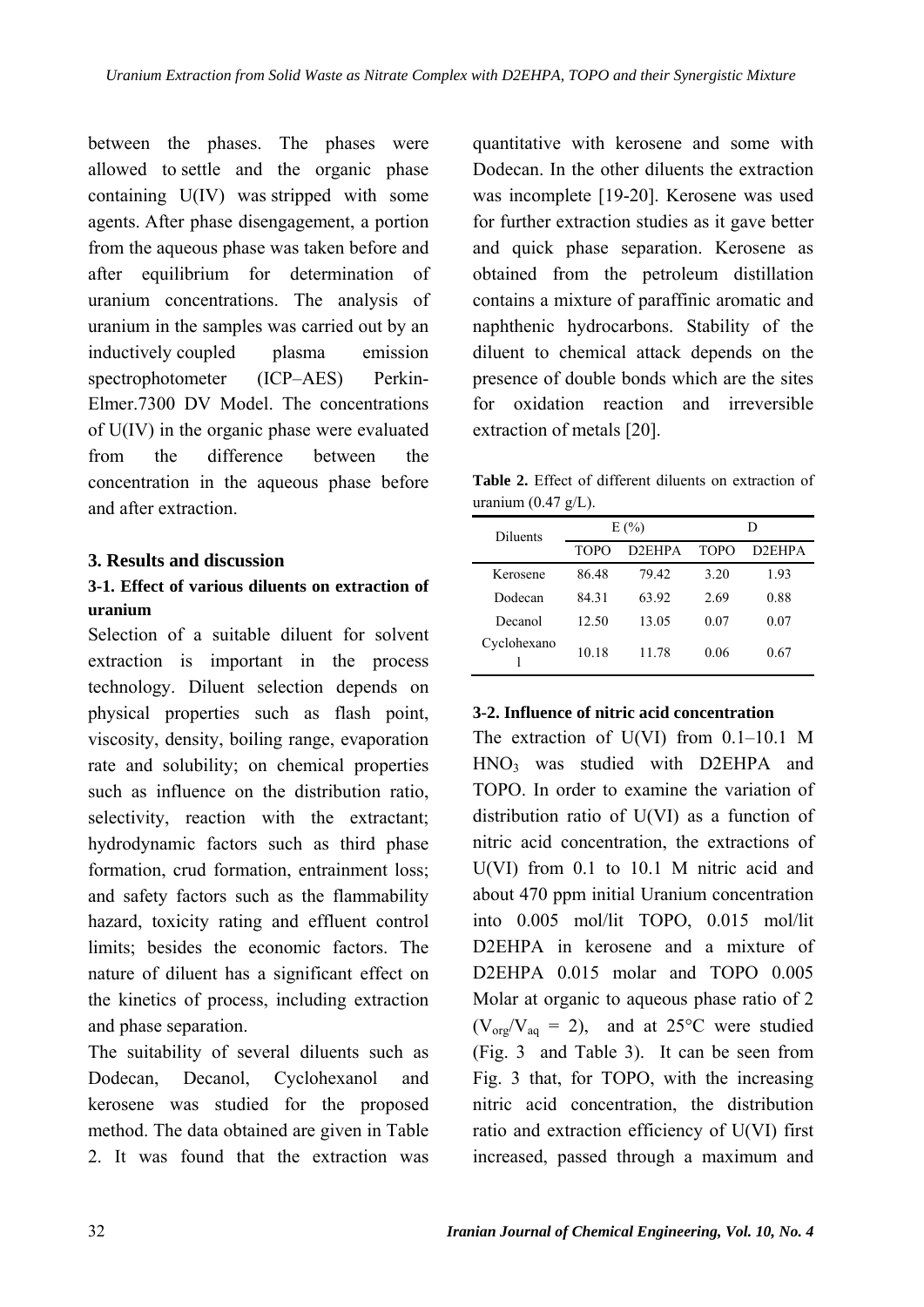then decreased. This indicates that the nitrate concentration plays a significant role in extraction kinetics for the mass transfer from aqueous to organic phase.



**Figure 3.** The effect of  $HNO<sub>3</sub>$  concentration on the extraction and distribution ratio for U(VI) by (a) 0.015 mol/l D2EHPA and (b) 0.005 mol/l TOPO.

White and Ross observed that increase in nitric acid concentration to a certain extent increases the extraction of uranium but with further increase in its concentration there is increased competition between uranyl ions and nitric acid for complexation with TOPO [18]. The maximums of D and E occurred when the nitric acid concentration was near 3 mol/lit. The initial increase in D and E for

U(VI) may be caused by the salting-out effect of nitric acid. With further increase of nitric acid concentration, the concentration of the free extractant decreased as a result of the co-extraction of nitric acid. The decrease in D and E at higher acid concentration may also be attributed to the formation of a less extractable complex anion, such as  $UO<sub>2</sub>(NO<sub>3</sub>)$ . This is an indication of the possibility of two types of extraction mechanisms operating. U(VI) extraction was practically quantitative with  $0.10-1M$  HNO<sub>3</sub>, where cationic uranium species can be expected to prevail.

Fig. 3 also shows that the distribution ratio and extraction of U(VI) into D2EHPA from nitric acid solutions decrease with increasing acidity up to  $3M$  HNO<sub>3</sub> then become constant. When  $D<sub>2</sub>EHPA$  is used as extractant, species such as  $UO<sub>2</sub>A<sub>2</sub>(HA)<sub>2</sub>$  are shown as  $(HA= D2EHPA) D2EHPA$  $\cos$ -extracts small amounts of HNO<sub>3</sub> or NO<sub>3</sub><sup>-</sup> ions. Hence, further studies were carried out using  $3 M HNO<sub>3</sub>$  as the aqueous phase.

**Table 3.** Effect of HNO<sub>3</sub> concentration on distribution factor and U(IV) extraction by mixture of 0.015 M DEHPA and 0.005 M TOPO.

| Acid<br>Conc.<br>(mol/lit) | 0.1  | 1    | 2.9  | 5    | 7.2  | 10.1 |
|----------------------------|------|------|------|------|------|------|
| E(%)                       | 93.4 | 92.7 | 85.5 | 83.3 | 71.3 | 50.5 |
|                            | 7.1  | 6.3  | 2.9  | 2.4  | 1.2  | 0.5  |

The results presented in Table 3 indicate that with increasing nitric acid concentration from 1.0 to 10.1 molar, both E and D decrease, but this decrease in the concentration of nitric acid until 5 M is relatively slow. Thus, according to the selection of the optimal concentration of 3 M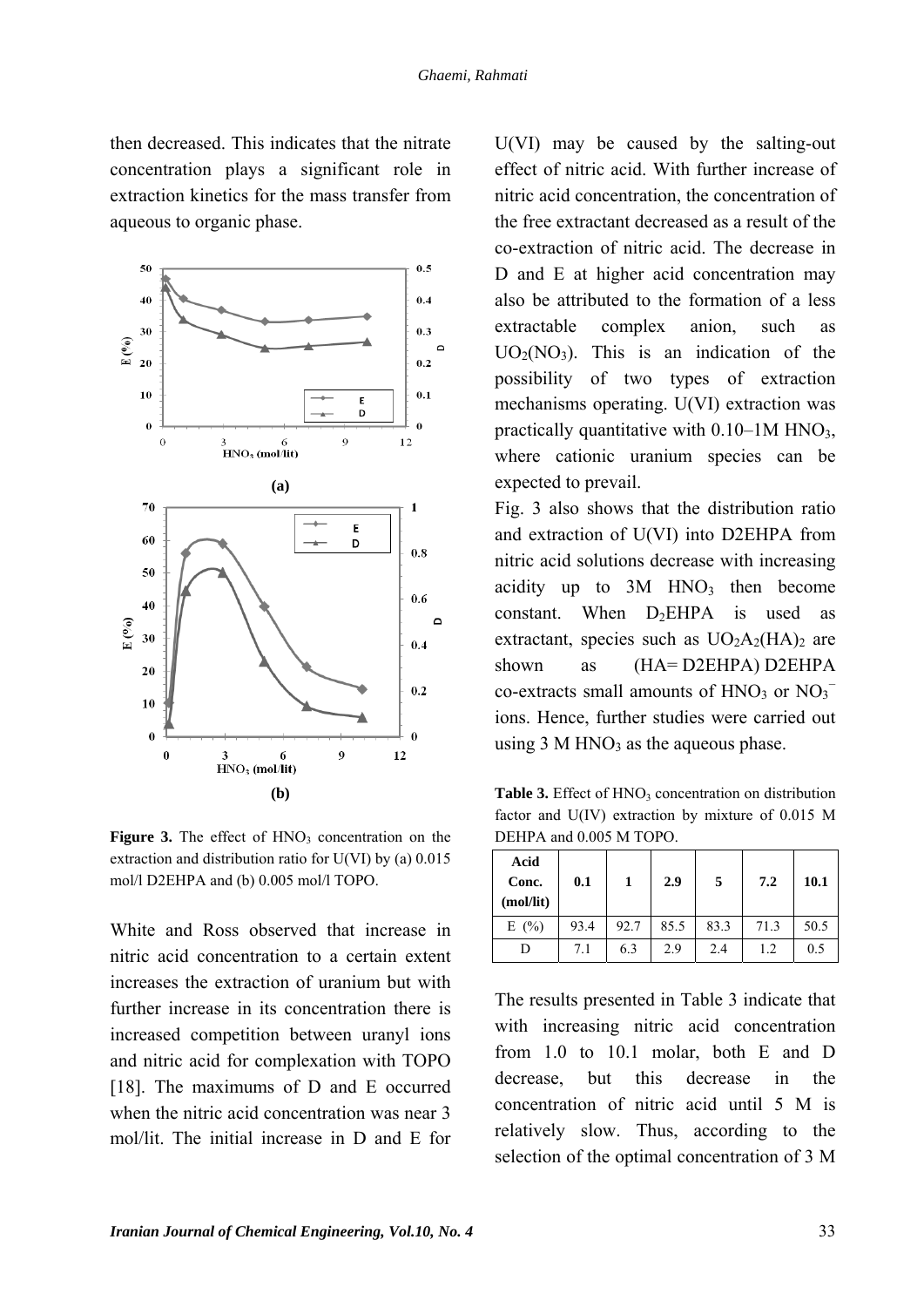nitric acid for solvents TOPO and D2EHPA, 3 M nitric acid for synergistic mixture of them can also be used.

# **3-3. Effect of extractant concentration and synergistic reagent in organic phase**

The effect of different concentration of TOPO and D2EHPA and their mixture in kerosene was employed. The parameters D and E values were calculated using Eq 3 and 4. The results are given in Fig 4. At first the extraction of uranium rapidly increases with

increase in concentration of extractant, at higher concentrations of TOPO or D2EHPA, increase in extractant concentration does not influence the mass transfer significantly.

At a constant TOPO/D2EHPA molar ratio of 1:3, the extractant concentration in kerosene was varied and the effect on extraction of uranium from 3 M Nitric acid containing about 0.44, 0.66, 0.87, 1.3, 1.7 and 2.2 g/L of U(IV) at 2/1 phase ratio (aqueous/organic) was studied. The results are summarized in Table 4.



**Figure 4.** Effect of TOPO (a) and D2EHPA (b) concentration in organic phase on extraction efficiency (initial uranium concentration were 441.2, 661.6, 866.4, 1274, 1743 and 2181 ppm, nitric acid concentration was 3 M).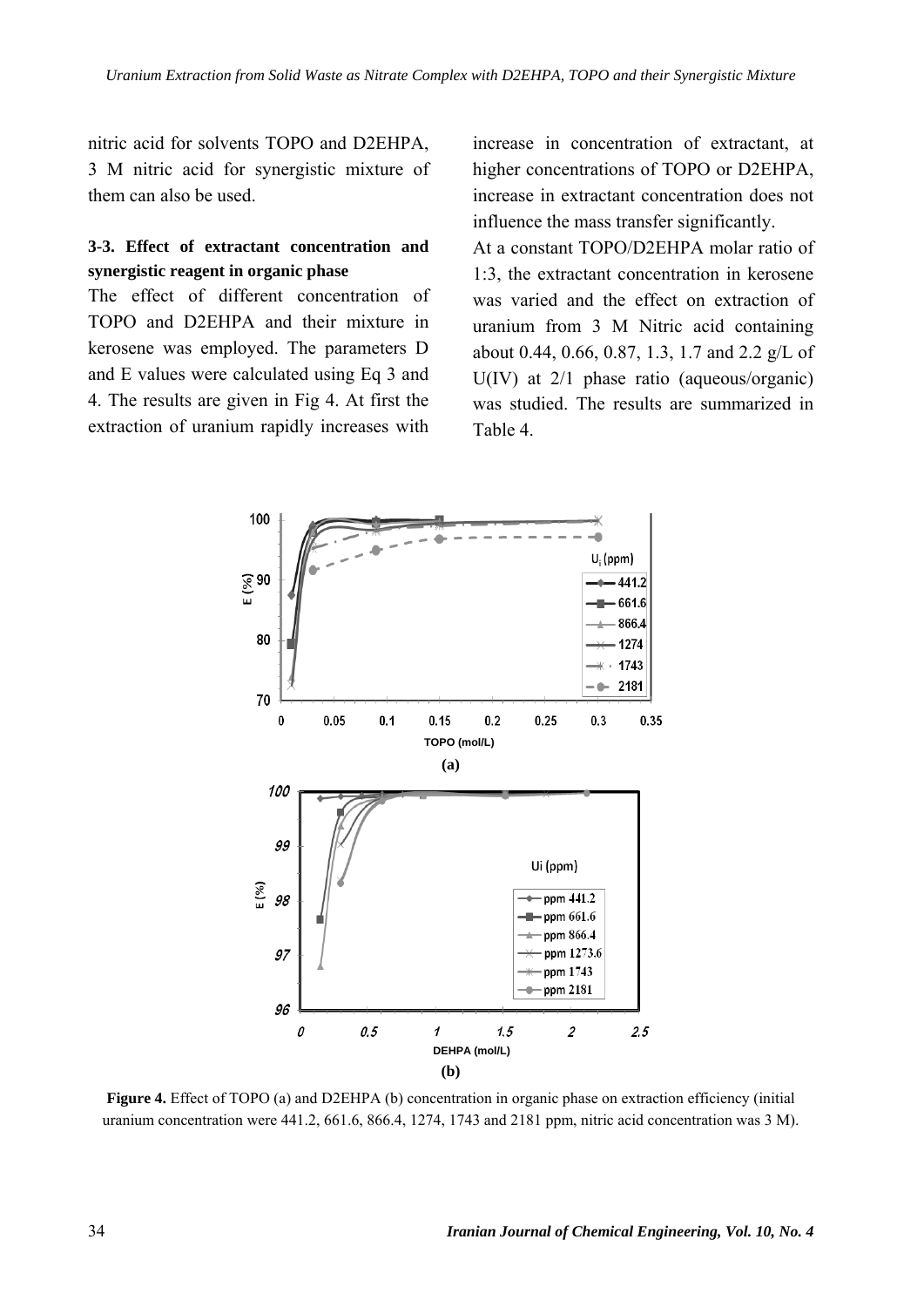#### *Ghaemi, Rahmati*

|             | Concentration of Extractant |          |        | E(%)   |        |        |        |
|-------------|-----------------------------|----------|--------|--------|--------|--------|--------|
| <b>TOPO</b> | <b>DEHPA</b>                | Ui (ppm) |        |        |        |        |        |
| (mod/L)     | (mol/L)                     | 441.2    | 661.6  | 866.4  | 1273.6 | 1743   | 2181   |
| 0.01        | 0.03                        | 99.637   | 99.601 | 99.554 |        |        |        |
| 0.03        | 0.09                        | 99.864   | 99.810 | 99.771 | 99.717 |        | 99.693 |
| 0.09        | 0.27                        | 99.986   | 99.949 | 99.939 | 99.936 | 99.931 | 99.921 |
| 0.15        | 0.45                        | 99.990   | 99.989 | 99.988 | 99.980 | 99.959 | 99.946 |
| 0.30        | 0.90                        | 99.990   |        |        | 99.984 | 99.981 | 99.980 |

**Table 4.** Effect of mixture of TOPO and D2EHPA concentration on extraction efficiency.

For extraction from 3 M nitric acid containing about 0.44, 0.66, 0.87, 1.3, 1.7 and 2.2 g/L U(IV) using only D2EHPA or TOPO showed that D was increased with increase in concentration of extractant (Fig. 5). The experimental results in Table 5 show that for a synergist, the synergistic extraction increased in that order. At low

uranium concentration, higher concentration of extractant will allow only a small fraction of extractant to be complexes with uranium; hence more extractant is available for making complex with  $HNO<sub>3</sub>$ . Enhancement factor  $(R<sub>(synergic</sub>) = D<sub>mix</sub>/(D<sub>1</sub>+D<sub>2</sub>)$  was also listed in Table 5.



Figure 5. Effect of extractant concentration in organic phase on distribution coefficient: (a) TOPO; (b) D2EHPA (3 M nitric acid containing about 0.44, 0.66, 0.87, 1.3, 1.7 and 2.2 g/L U(IV)).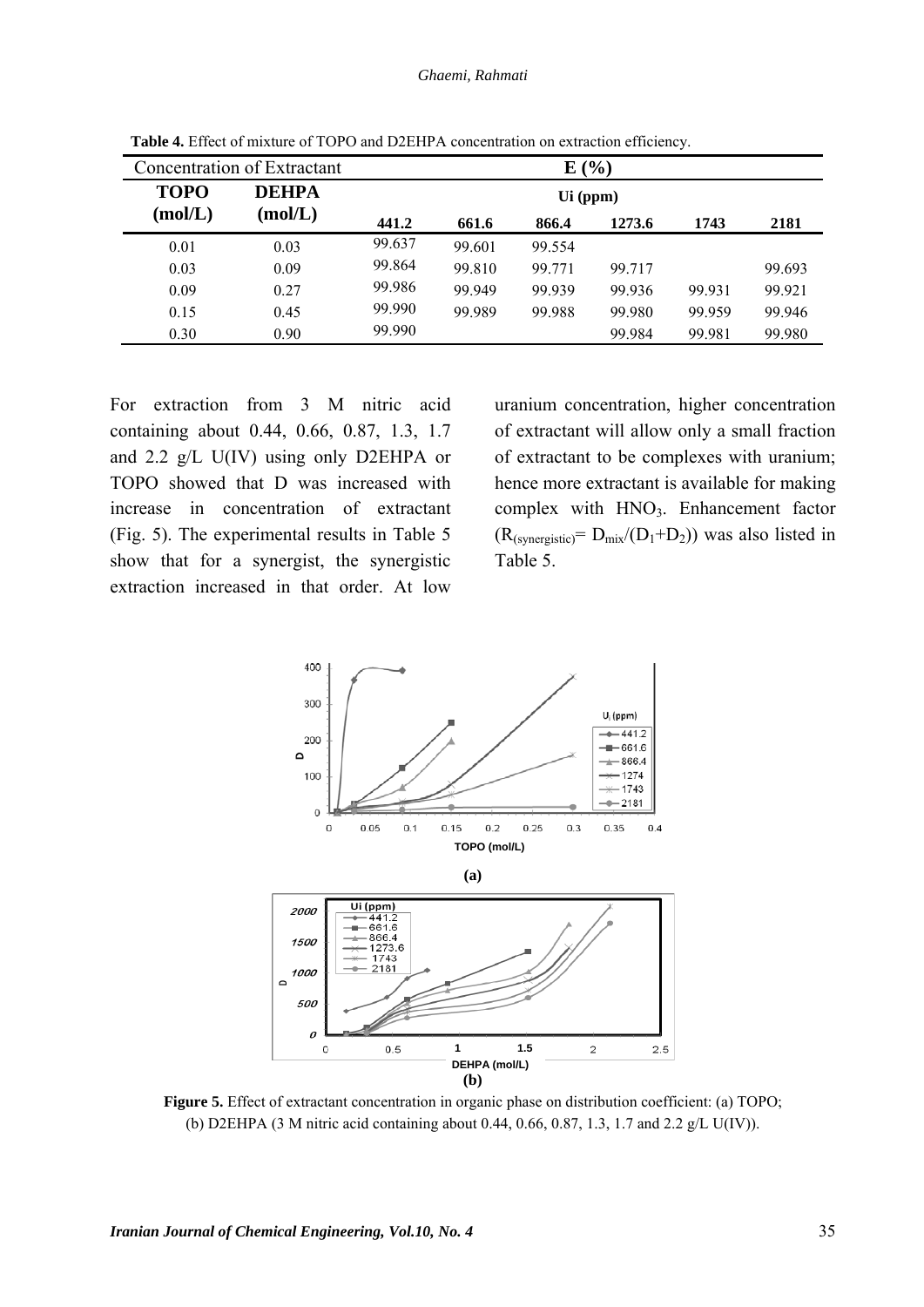|             | <b>Conc. of Extractant</b> |                |      | (D)                       |      |                           |      |
|-------------|----------------------------|----------------|------|---------------------------|------|---------------------------|------|
| <b>TOPO</b> | D2EHPA                     |                |      | Ui (ppm)                  |      |                           |      |
| (mol/L)     | (mol/L)                    | 441.2<br>661.6 |      |                           |      | 866.4                     |      |
|             |                            | $D_{mix}$      | R    | $\mathbf{D}_{\text{mix}}$ | R    | $\mathbf{D}_{\text{mix}}$ | R    |
| 0.01        | 0.03                       | 137.4          | 27.3 | 124.8                     | 10.1 | 111.7                     | 13.3 |
| 0.03        | 0.09                       | 367.2          | 1.2  | 262.2                     | 6.1  | 218.3                     | 5.6  |
| 0.09        | 0.27                       | 3676.7         | 3.8  | 986.7                     | 3.9  | 816.8                     | 5.4  |
| 0.15        | 0.45                       | 4901.7         | 4.8  | 4653.8                    | 7.7  | 4331.5                    | 8.6  |
| 0.3         | 0.9                        | 4901.7         | 4.9  |                           |      |                           |      |

**Table 5.** Effect of TOPO and D2EHPA mixture on distribution coefficient.

|             | <b>Conc. of Extractant</b> | (D)                    |      |        |      |         |      |  |
|-------------|----------------------------|------------------------|------|--------|------|---------|------|--|
| <b>TOPO</b> | D2EHPA                     | Ui (ppm)               |      |        |      |         |      |  |
| (mol/L)     | (mol/L)                    | 1273.6<br>1743<br>2181 |      |        |      |         |      |  |
|             |                            | $D mix$                | R    | D mix  | R    | $D mix$ | R    |  |
| 0.01        | 0.03                       |                        |      |        |      |         |      |  |
| 0.03        | 0.09                       | 176.4                  | 10.7 |        |      | 162.4   | 17.2 |  |
| 0.09        | 0.27                       | 776.1                  | 9.7  | 725.7  | 12.8 | 633.5   | 16.5 |  |
| 0.15        | 0.45                       | 2546.7                 | 8.2  | 1220.1 | 5.3  | 923.6   | 5.6  |  |
| 0.3         | 0.9                        | 3031.9                 | 3.3  | 2640.4 | 4.7  | 2477.9  | 5.3  |  |

#### **3-4. Effect of contact time**

Solvent extraction is an equilibrium process and shaking time is one of the important factors influencing the extraction of metals. The time dependence of uranium extraction was investigated between 1-150 min. The data obtained are presented in Fig. 6 and Table 6 as the extraction percent  $(E%)$  and distribution factor of U(IV) against the time. It is clear that the efficiency that is 82.5 and 58.2% for TOPO and D2EHPA respectively for 1 min, reaches 85.8 and 79.1% for 100 min at room temperature. But, 15 min is suitable for extraction (prolonged shaking had no adverse effect on the extraction) hence, a 15 minute period for equilibrium was used in the all experiments.

| Table 6. A comparative time effect of the different solvent systems on uranium extraction and distribution factor. |  |  |
|--------------------------------------------------------------------------------------------------------------------|--|--|
|--------------------------------------------------------------------------------------------------------------------|--|--|

| <b>Time</b> | <b>Distribution Factor</b> |                         |                                      | Extraction $(\% )$              |                         |                                   |  |
|-------------|----------------------------|-------------------------|--------------------------------------|---------------------------------|-------------------------|-----------------------------------|--|
| (min)       | D2EHPA<br>(0.03 M)         | <b>TOPO</b><br>(0.01 M) | D2EHPA $(0.03 M)$<br>$+TOPO(0.01 M)$ | D <sub>2</sub> EHPA<br>(0.03 M) | <b>TOPO</b><br>(0.01 M) | D2EHPA(0.03 M)<br>$+TOPO(0.01 M)$ |  |
|             | 0.7                        | 2.4                     | 17.0                                 | 58                              | 82                      | 96                                |  |
| 3           | 1.0                        | 2.5                     | 18.0                                 | 67                              | 83                      | 97                                |  |
| 4           | 1.1                        | 2.7                     | 18.8                                 | 69                              | 85                      | 97                                |  |
| 8           | 1.8                        | 2.8                     | 28.9                                 | 78                              | 85                      | 98                                |  |
| 18          | 1.8                        | 2.8                     | 32.2                                 | 78                              | 85                      | 98                                |  |
| 45          | 1.8                        | 2.9                     | 34.5                                 | 78                              | 85                      | 99                                |  |
| 60          | 1.8                        | 2.9                     | 34.8                                 | 78                              | 86                      | 99                                |  |
| 104         | 1.9                        | 3.0                     | 36.0                                 | 79                              | 86                      | 99                                |  |
| 150         | 1.9                        | 3.1                     | 36.4                                 | 79                              | 86                      | 99                                |  |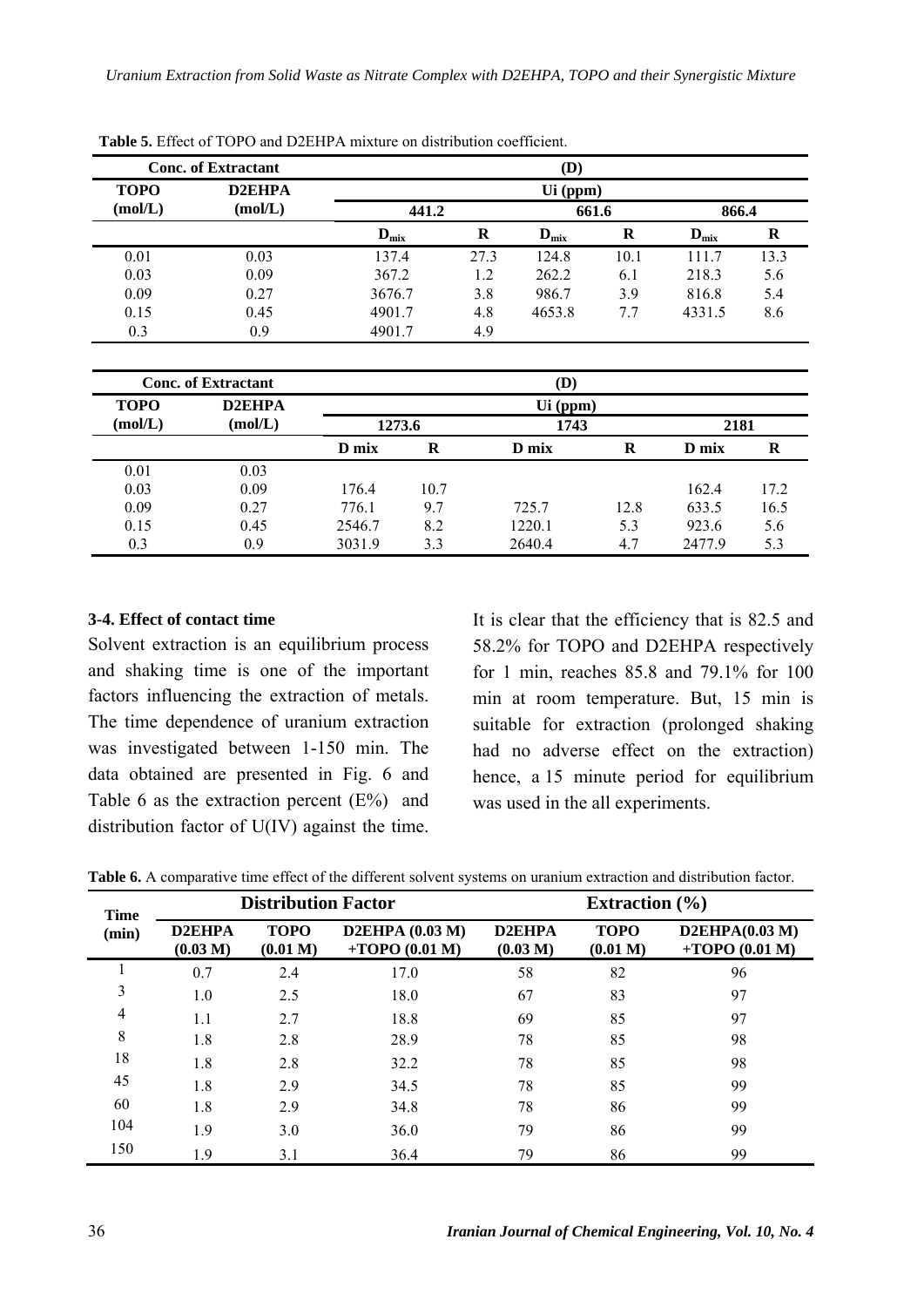# **3-5. Influence of initial uranium concentration**

Extraction behavior of uranium was examined by varying initial concentrations from 0.44 g/L to 2.18 g/L. Fig. 6 shows that the extraction of uranium decreases with increasing uranyl concentration and uranium is quantitavely extracted at low concentration. At high uranium concentration, the percentage of extraction decreases owing to deficiency of extractant. However, it should be noted that the amount of U(VI) permeated increased with the increase in U(IV) concentration in the aqueous phase.

**3-6. Temperature effect on uranium extraction**  To study the effect of temperature, the extraction of uranium was carried out by D2EHPA 0.03 M and TOPO 0.01 M in kerosene and synergetic mixture of them. Uranium concentration was 0.542 g/L in 3 M HNO3. The extraction was carried out in a thermostatic bath by changing the temperature from 20 to 80°C and keeping the other variables constant. The mixture was stirred for 15 minutes at phase ratio=2 (org/aq) at different temperatures. The effect of temperature (20–80°C) on the extraction efficiency of uranium is shown in Fig. 7, which shows the plot of ln D vs. 1/T.



**Figure 6.** Influence of initial uranium concentration on uranium extraction in 3M nitric acid solution and by four concentrations of (a) D2EHPA, (b) TOPO and (c) synergetic mixture of D2EHPA+TOPO.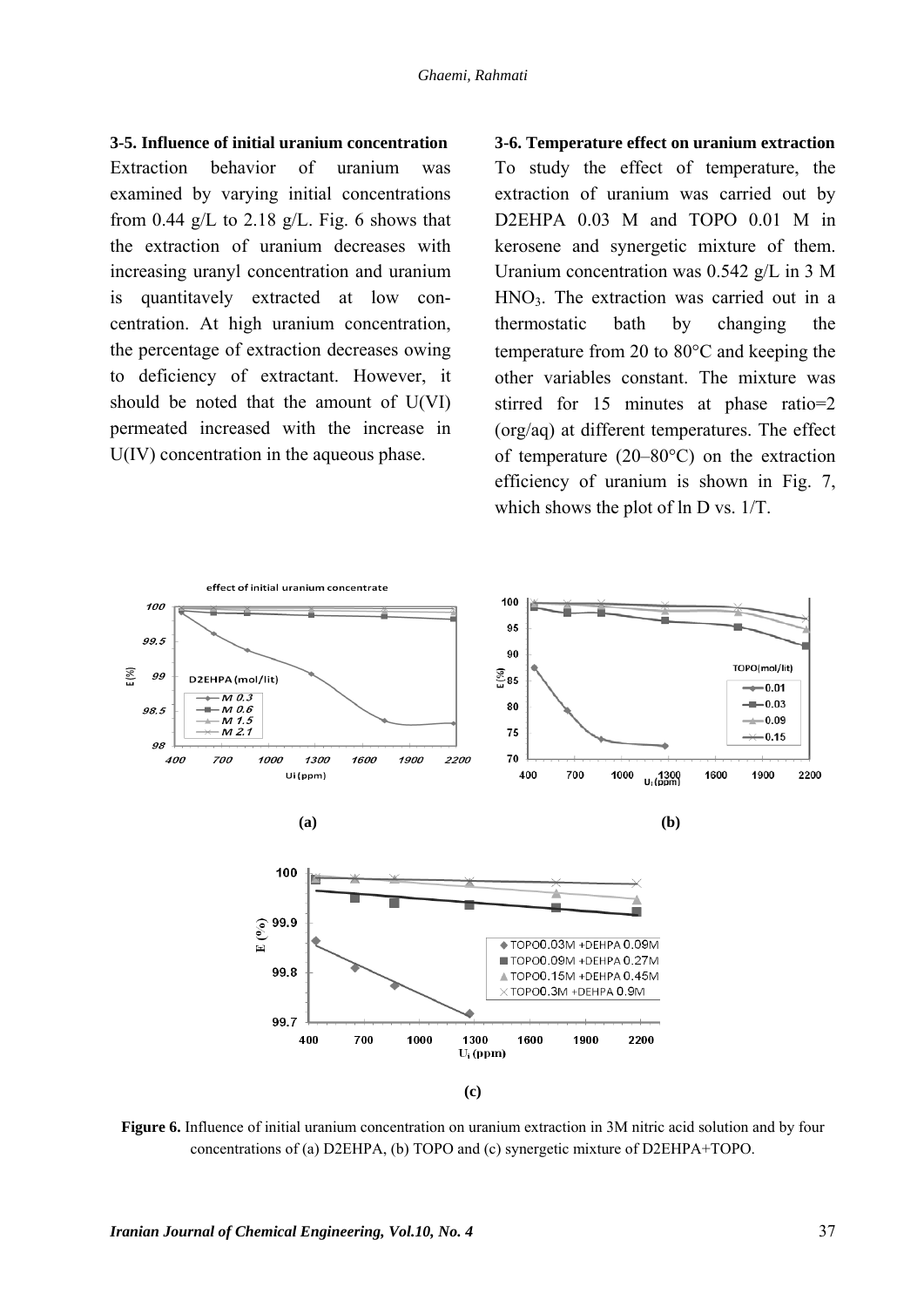According to Arrhenius equation or by means of the Van Hoff equation  $lnD = -E/RT + c$  where E is the activation energy of the reaction, R the universal gas constant  $(8.314 \text{ J} \text{ mol}^{-1} \text{ k}^{-1})$ , T the temperature of the reaction in absolute degrees. The activation energy values of the extraction reactions with D2EHPA, TOPO and synergetic mixture of them in kerosene were  $1.2\pm0.1$  kJ/mol,  $4.7\pm0.1$  kJ/mol and -2.6±0.1 kJ/mol, respectively. TOPO or D<sub>2</sub>EHPA extraction reactions are endothermic, i.e. high temperature is beneficial for the extraction but reaction of

their synergetic mixture is exothermic, i.e. low temperature is beneficial for the extraction.

Generally, when the activation energy (E) of an extraction reaction is more than 42 kJ/mol, the extraction process is controlled by chemical reaction; when E is lower than 20 kJ/mol, species diffusion is rate-limiting step. The extraction rate is determined by both chemical reaction and diffusion when E is in the range from 20 to 42 kJ/mol. The data obtained in the present systems indicate that the extraction rate for U(IV) may be controlled by diffusion.



**Figure 7.** The plot of ln D vs. 1/T for: (a) 0.03 mol/lit D2EHPA; (b) 0.01 mol/lit TOPO; (c) a mixture of 0.01 mol/lit TOPO and 0.03 mol/lit D2EHPA in kerosene.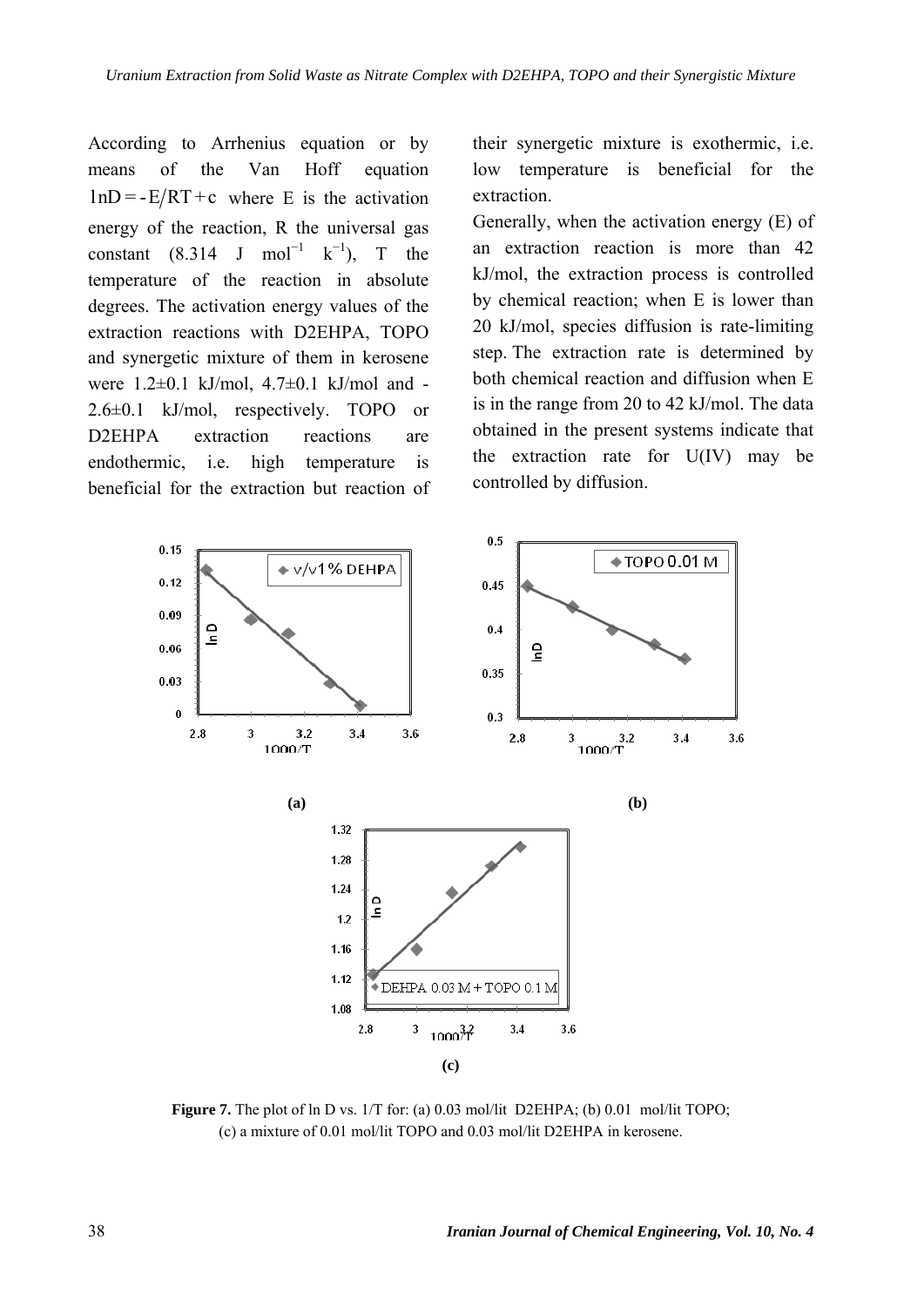#### **3-7. Stripping of U from loaded organic**

In stripping, it is not only important to have a high transfer of uranium from organic to aqueous phase, but it is essential to have a quick separation of phases with no emulsions. In a trial to recover the uranium from the organic phase, different stripping agents were examined for back-extraction of uranium. In this work, the stripping agents used are solutions of (0.1–2 M) sodium carbonate, (1.1–9 M) sulphuric acid, (2.8 and 7.2 M) nitric acid, (0.1–2 M) ammonium carbonate, (1 M) Sodium hydroxide (caustic soda), (3 M) hydrochloric acid and (1.5–5 M) phosphoric acid. In all cases, the volumetric phase ratio of organic solvent to stripping solution was 1:1 and aqueous and organic phases were mixed by a stirrer for 1 hour and separated after 15 min. Operating

temperature was 25°C. The concentration of uranium in the organic phase before and after mixing was determined by the ICP. Uranium stripping distribution factor was calculated by dividing the concentration of uranium in the aqueous to organic phase. It was observed that quantitative stripping was not possible with nitric acid (2.8 and 7.2 M).

The stripping efficiency of uranium from D2EHPA can be significantly increased by the use of higher concentration of sulphuric acid or sodium carbonate in the aqueous strip solution and to ensure that a sufficient fraction of U(VI) will be transferred into the stripping aqueous solution. The best stripping agents for TOPO 0.05M or D2EHPA 0.15M in kerosene and their mixture were  $Na<sub>2</sub>CO<sub>3</sub>$ 2M, by 96.2%, 54.3% and 57% uranium recovery respectively.

**Table 7.** Effect of different stripping agents for stripping Uranium from loaded organic

|                                 |                  |          | D2EHPA              | <b>TOPO</b> |                     |          | Synergetic          |
|---------------------------------|------------------|----------|---------------------|-------------|---------------------|----------|---------------------|
| Striping<br>Solution            | Conc.<br>(Molar) | D (aq/o) | Total<br>Recovery % | D (aq/o)    | Total<br>Recovery % | D (aq/o) | Total<br>Recovery % |
| Na <sub>2</sub> CO <sub>3</sub> | 0.1              | 0.82     | 41.82               | 2.59        | 70.65               |          |                     |
|                                 | 0.5              | 1.12     | 48.97               | 4.89        | 81.26               | 0.47     | 31.62               |
|                                 | $\overline{2}$   | 1.41     | 54.27               | 57.80       | 96.21               | 1.34     | 56.99               |
|                                 | 0.1              |          |                     | 15.38       | 91.89               | 0.06     | 5.84                |
| $(NH_4)_2CO_3$                  | 0.5              |          |                     | 0.14        | 12.28               | 0.04     | 3.76                |
|                                 | $\overline{2}$   | 0.001    | 0.13                | 0.07        | 6.25                | 0.01     | 1.06                |
|                                 | 1.08             | 0.10     | 8.31                | 0.20        | 16.32               | 0.002    | 0.20                |
| H <sub>2</sub> SO <sub>4</sub>  | 4.5              | 0.78     | 40.76               | 0.34        | 24.71               | 0.04     | 3.52                |
|                                 | 9                | 1.34     | 53.04               | 2.20        | 67.27               | 0.46     | 31.57               |
| $H_3PO_4$                       | 1.5              | 1.04     | 47.36               | 3.48        | 76.04               | 0.02     | 2.12                |
|                                 | 5                | 0.07     | 6.29                | 0.50        | 31.25               | 0.57     | 35.94               |
| HNO <sub>3</sub>                | 2.8              | 0.02     | 2.01                | 0.01        | 0.70                | 0.001    | 0.17                |
|                                 | 7.2              | 0.03     | 2.54                | 0.02        | 2.09                | 0.005    | 0.48                |
| <b>NaOH</b>                     | $\mathbf{1}$     | 0.32     | 22.65               | 0.56        | 35.32               | 0.52     | 34.01               |
| HCl                             | 3                | 0.18     | 13.79               | 0.001       | 0.11                | 0.003    | 0.31                |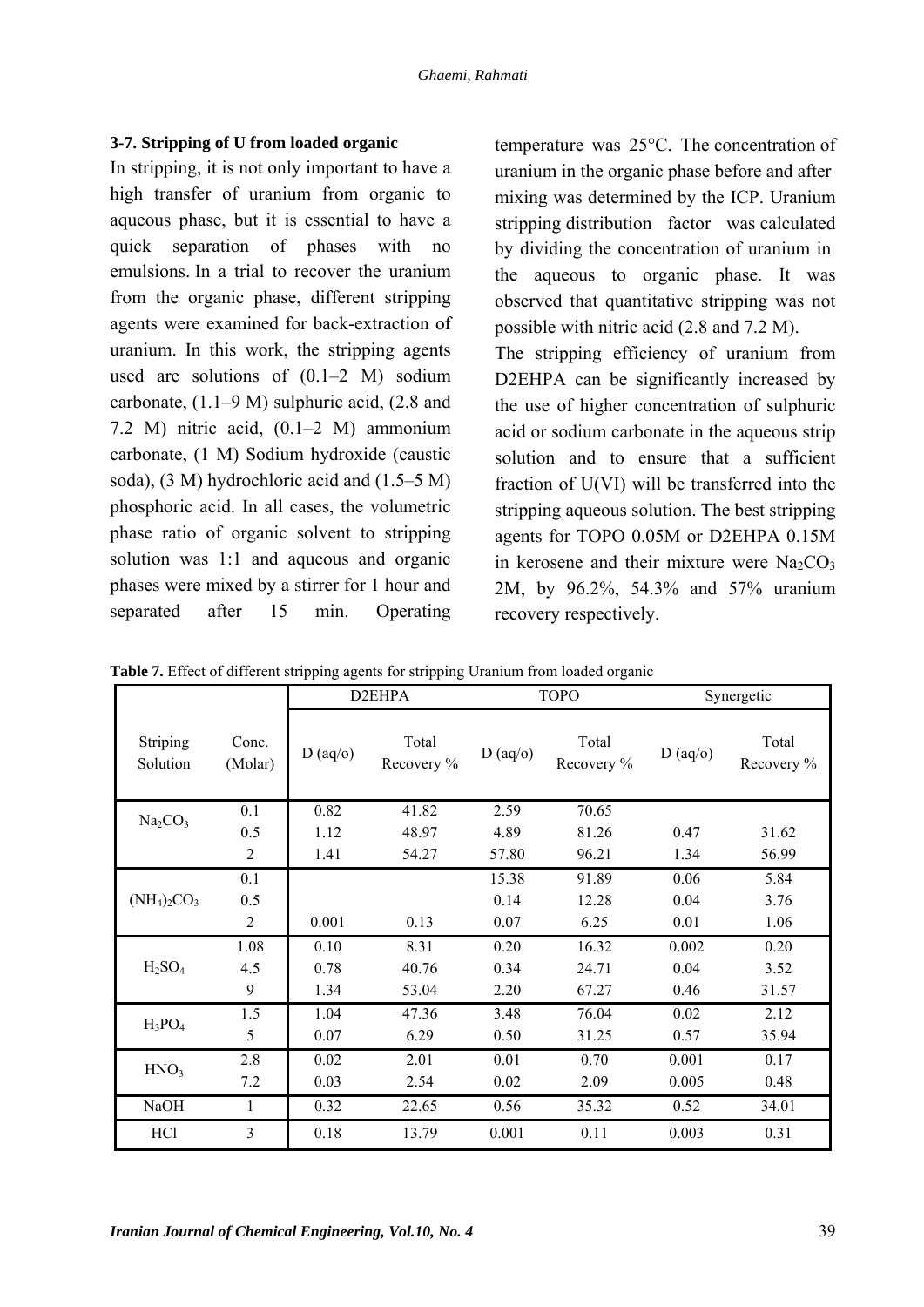# **3-8. Graphical determination of the number of theoretical stages**

At sometime in equilibrium, only partial transfer of metallic cations occurs. Thus several stages of contact should be used in order to recover the maximum values of these species. The distribution curve is the graphical plot of metal concentration in the organic phase as a function of the metal concentration in the aqueous phase at equilibrium. Fig. 8 shows the distribution curves for uranium. These curves were constructed at  $0.3$  M ( $10\%$  v/v) D2EHPA, and also 0.03 M TOPO in kerosene at temperature of  $25^{\circ}$ C and volume ratio equal to 2 (organic/aqueous). In this work, the Mc Cabe type construction is used to determine the number of theoretical stages required for achieving more than 95% separation. As indicated in Fig. 9, the number of theoretical stages required is one for U(IV) extraction.

#### **4. Conclusions**

Uranium mass transfer from aqueous to organic phase in D2EHPA, TOPO and their synergistic effect was experimentally investigated. The results of the present work indicate that D2EHPA and TOPO can be used for the recovery of uranium from aqueous solutions. Preliminary test results suggested that a 15 minute agitation time at 300 rpm was adequate for reaching equilibrium and kerosene is the best diluent for this system. The effects of the concentrations of extractant, nitric acid, initial uranium concentration and temperature on the distribution factor and extraction efficiency of U (VI) have been studied. The activation energy values for the extraction reactions with TOPO, D2EHPA and a mixture of TOPO and D2EHPA in toluene were  $4.7\pm0.1$  kJ/mol $1.2\pm0.1$  kJ/mol and -2.6±0.1 kJ/mol, respectively. McCabe type graphical construction indicated that the number of theoretical stages required for achieving more than 95% extraction is one by using an organic-to-aqueous volume ratio of 2.



**Figure 8.** McCabe diagram for uranium extraction with at 0.3 M D2EHPA (a) and 0.03 M TOPO (b) in kerosene.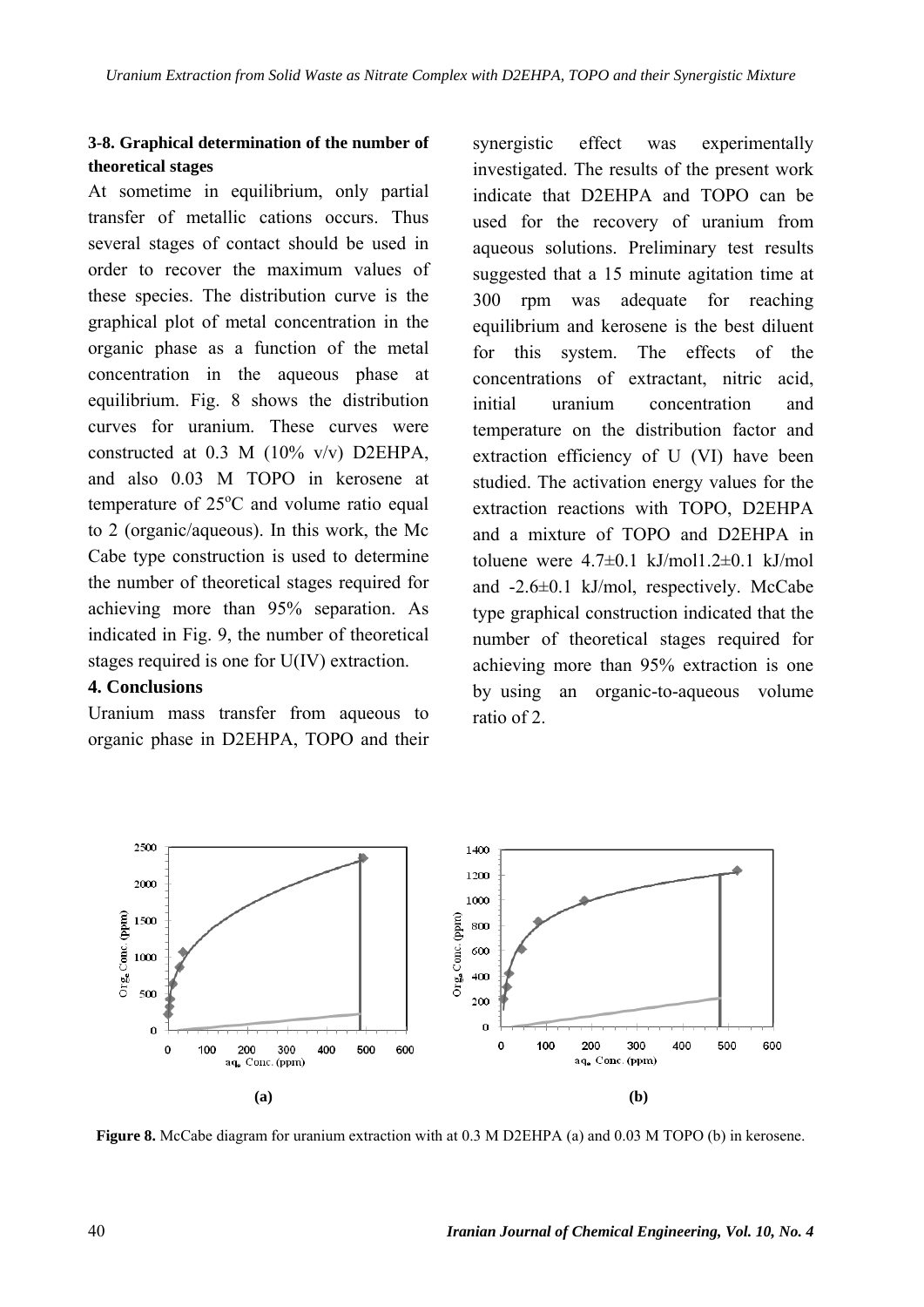# **References**

- [1] Karve, M., and Rajgor, R.V., "Amberlite XAD-2 impregnated organophosphinic acid extractant for separation of uranium (VI) from rare earthelements", Desalination, 232(1–3), 191, (2008).
- [2] Abderrahim, O., Didi, M.A. and Villemin, D., "A new sorbent for uranium extraction: Polyethylenimine phenyl phosphon amidic acid", J. Radioanal. Nucl. Chem., 279(1), 237, (2009).
- [3] Girgin, S., Acarkan, N. and Sirkeci, A., "The uranium (VI) extraction mechanism of D2EHPA-TOPO from a wet process phosphoric acid", J. Radioanal. Nucl. Chem., 251 (2), 263, (2002).
- [4] Jia, Q., Wang, Z.H., Li, D.Q. and Niu, C.J., "Adsorption of heavy rare earth(III) with extraction resin containing bis(2,4,4-trimethylpentyl) monothiophosphinic acid", J. Alloys and compound, 374( 1–2), 434, ( 2004).
- [5] Mahramanlioglu, M., "Adsorption of uranium on adsorbents produced from used tires", J. Radioanal. Nucl. Chem., 256(1), 99, (2003).
- [6] Radenkovic, M.B., Kandic, A.B., Vukanac, I.S., Joksic, J.D. and Djordjevic, D.S., "Chemical and radiochemical characterization of depleted uranium in contaminated soils", Rus. J. Phys. Chem. A, 81(9), 1448, (2007).
- [7] Ferreira, H.S., Bezerra, M.A. and Ferreira, S.L.C., "A pre-concentration procedure using cloud point extraction for the determination of uranium in natural water", Microchim Acta, 154 (1-2), 163, (2006).
- [8] Karapinar, E. and Kabay, N., "Synthesis characterization and liquid–

liquid extraction properties of new methoxyaminobiphenylglyoxime derivatives and their complexes with some transition metals", Trans. Metal Chem., 32(6), 784, (2007).

- [9] Yang, Y.Z., Zeng, S., Bao, L.P., Liu, W.T. and Sun, S.X., "Synergistic extraction of uranium(VI) with mixtures of bis (hexylsulfinyl) ethane (BHxSE) and petroleum sulfoxides (PSO)", J. Radioanal. Nucl. Chem., 258 (2), 403, (2003).
- [10] Zhijun, G., Wangsuo, W., Dadong, S. and Minyu, T., "Liquid-liquid extraction of uranium(VI) and thorium(IV) by two open-chain crown ethers with terminal quinolyl groups in chloroform", J. Radioanal. Nucl. Chem., 258 (1), 199, (2003).
- [11] Sato, T., "The extraction of uranium (VI) from nitric acid solutions by di-(2 ethylhexyl)-phosphoric acid", J. Radioanal. Nucl. Chem., 25(1), 109, (1963).
- [12] Bagawde, S.V., Ramakrishna, V.V. and Patil, S.K., "Complexing of tetravalent plutonium in aqueous solutions", J. Radioanal. Nucl. Chem., 38(7), 1339, (1976).
- [13] Bagawde, S.V., Vasudava, P.R., Ramakrishna, V.V. and Patil, S.K., "The effect of temperature on the extraction of uranium(VI) from nitric acid by tri-n-butyl-phosphate", J. Inorg. Nucl. Chem., 40(11), 1913, (1978).
- [14] Sato, T. and Nishida, T., "The extraction of uranium(VI) from hydrochloric acid solutions by tri-noctyl phosphine oxide", J. Inorg. Nucl. Chem., 36(9), 2087, (1974).
- [15] Kosolapoff, G.M. and Powell, J.S., "Determination of association of several organophosphorus acids", J. Chem. Soc., 3535, (1950).